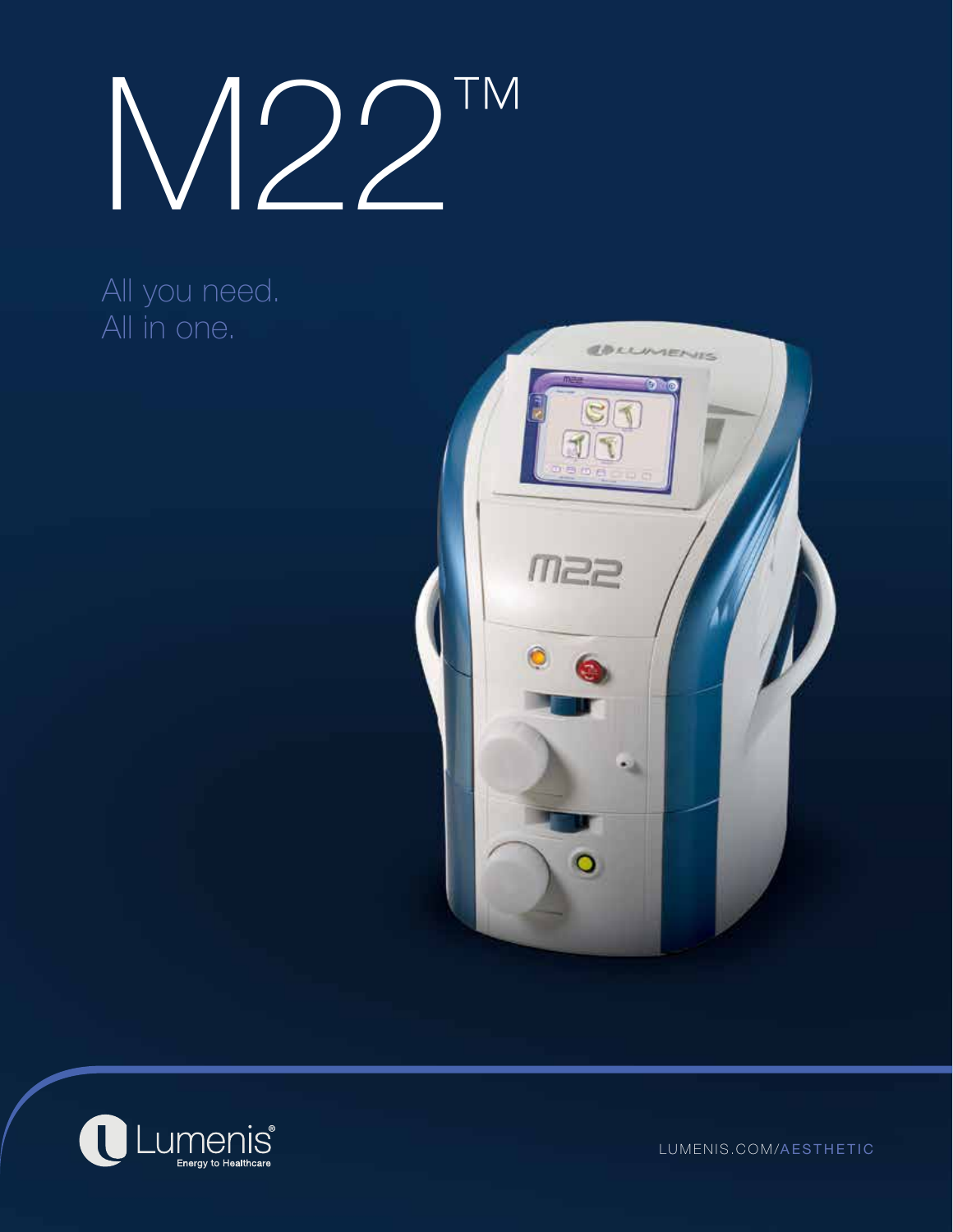

M22 is a modular multi-application platform for the treatment of over 30 skin conditions and hair removal. Used by physicians around the world, M22 enables you to treat vast variety of patients and conditions with excellent outcomes.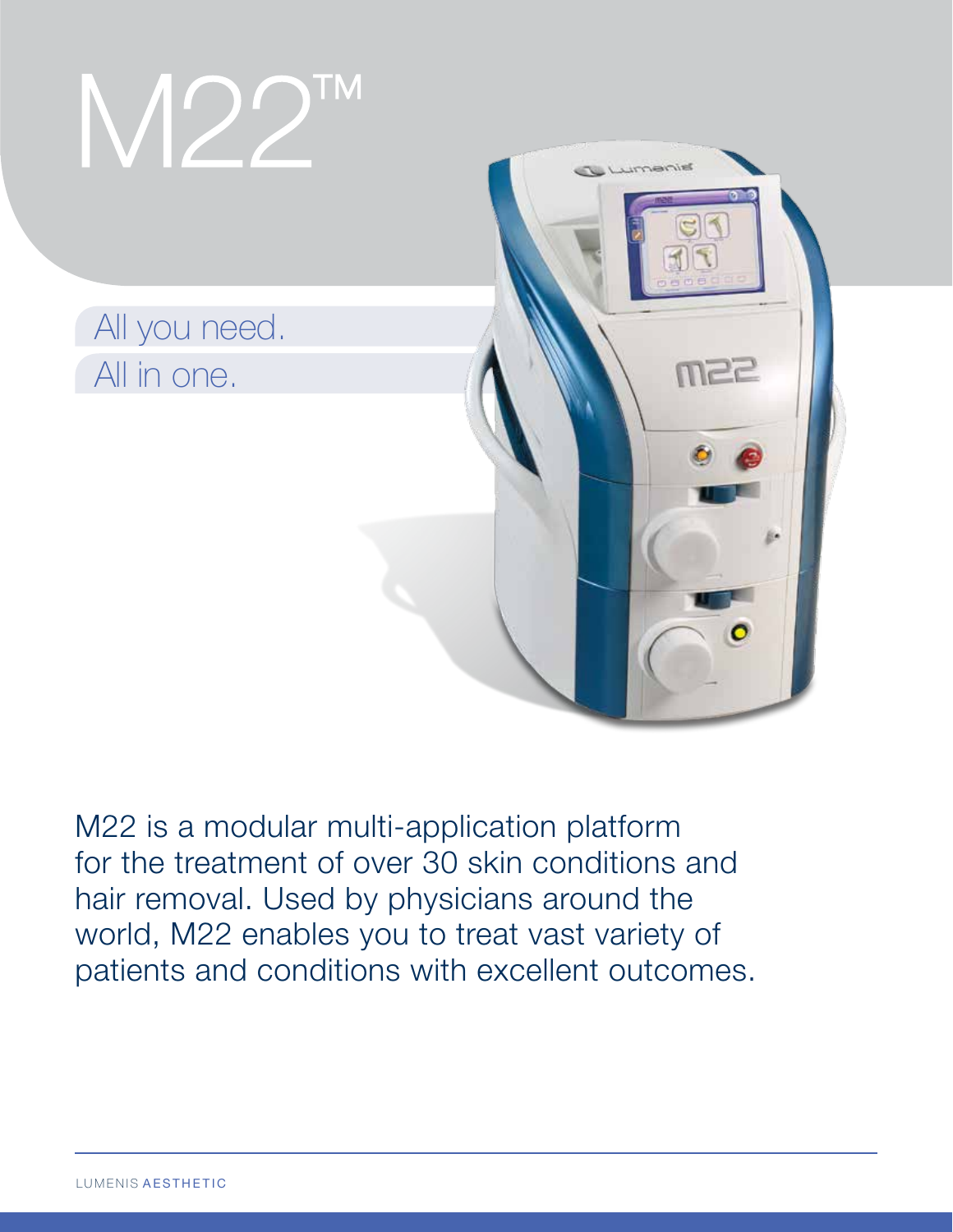# Multiple Technologies in One Modular System



### Universal IPL

- Optimal Pulse Technology (OPT™)
- Single handpiece with changeable filters and lightguides
- For IPL skin treatments using photorejuvenation



### ResurFX™

- The only True fractional non-ablative, with CoolScan™ scanner
- No disposables
- For skin resurfacing

## Multi-Spot<sup>™</sup> Nd:YAG

- With Multiple Sequential Pulsing (MSP™)
- 4 sized lightguides, changeable in seconds
- For treatment of leg veins and vascular lesions



### Q-Switched Nd:YAG

- Homogenous beam profile for enhanced treatment safety and efficacy
- For skin toning by treatment of pigmented lesions, and dark tattoos removal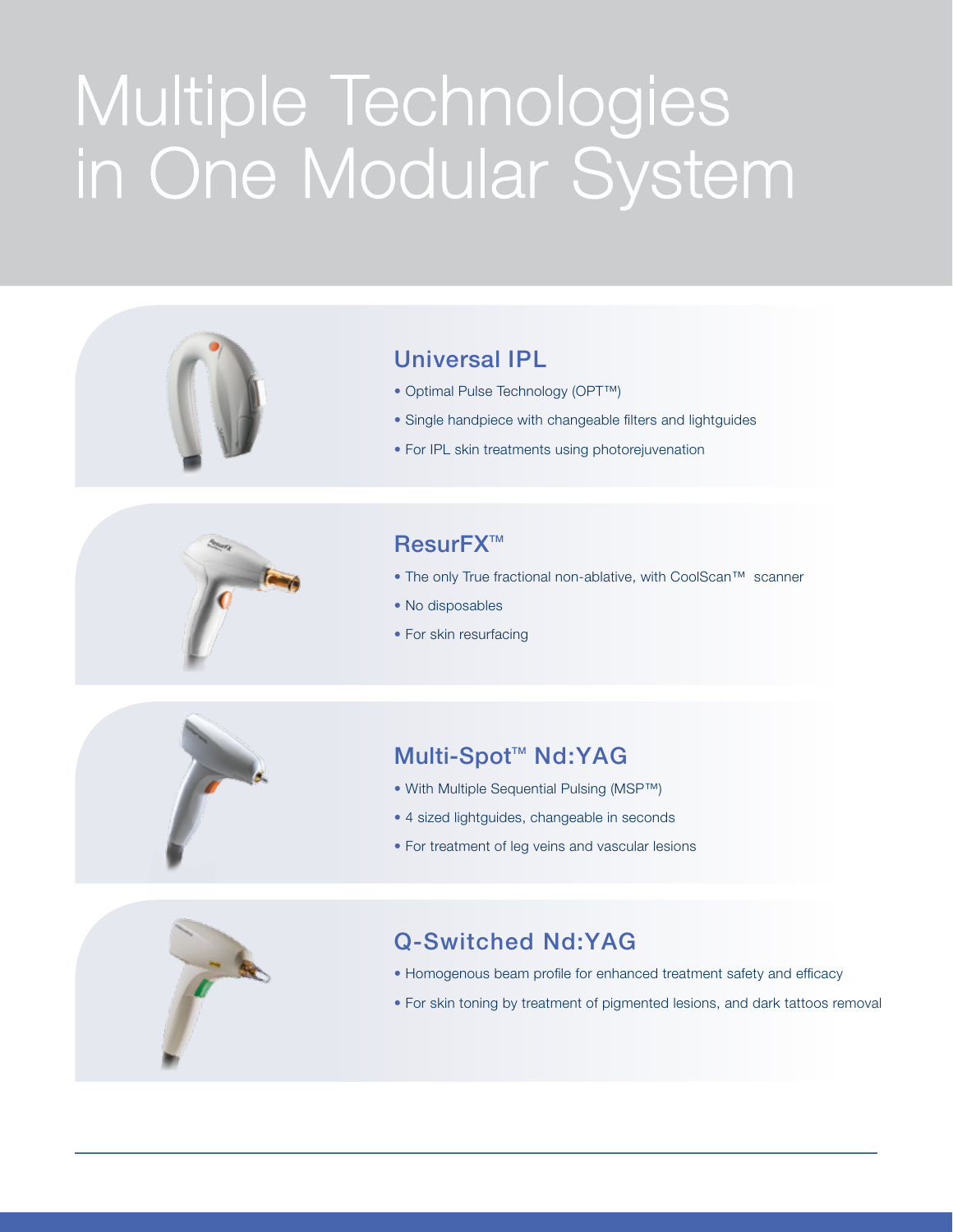## Advanced. Intuitive. Affordable.

More than 30 indications for use, and the ability to combine multiple technologies in the same treatment session for amazing results.

#### Equipped with 4 unique technologies

- Optimal Pulse Technology OPT™
- Multiple Sequential Pulsing MSP™
- CoolScan™ scanner
- Homogenous "Top-Hat" beam profile



#### IPL with OPT™

- M22 IPL with OPT
- High-powered IPL without OPT
- - Limited capabilities of lower-powered systems

#### CoolScan™ Shapes



The only system with user presets for all popular indications for use





Ability to be free of disposables with each of the 4 modules

Warnings and risks: M22 is contraindicated for patients with active infection, viral, fungal or bacterial diseases. The use of M22 could cause redness, swelling, scarring, change of pigmentation. See the system user manual for a complete list of contraindications and risks.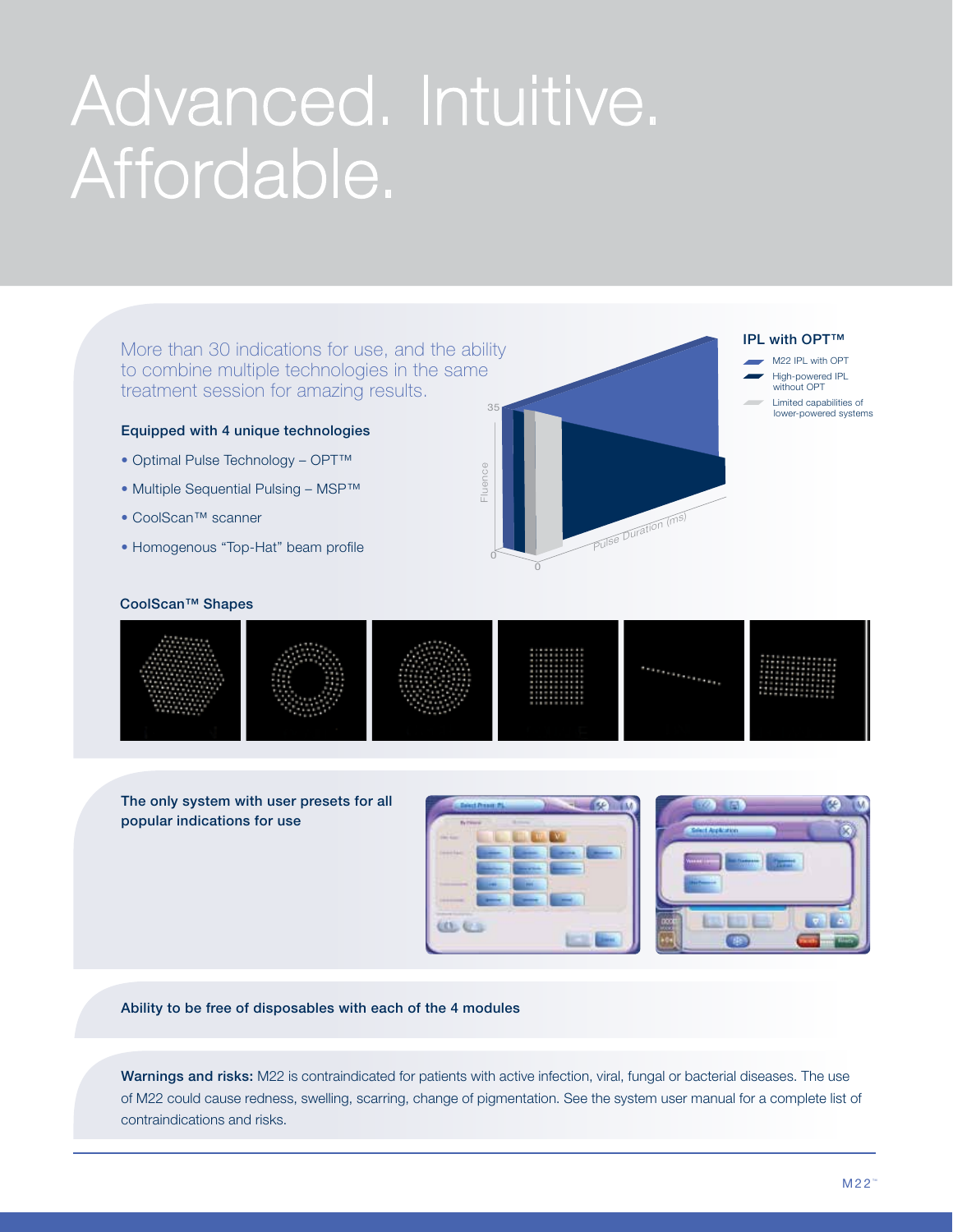## A trusted path to excellent outcomes



"As a dermatologist, I'm always looking for laser treatments that strike the right balance between efficacy and patient comfort. With ResurFX, we have a solution that improves facial and body texture with minimal discomfort and downtime."<br>—<br>Arialla N. D. Kauvar MD. Directer Naw York Lease & Skip Care

Arielle N. B. Kauvar, MD, Director New York Laser & Skin Care